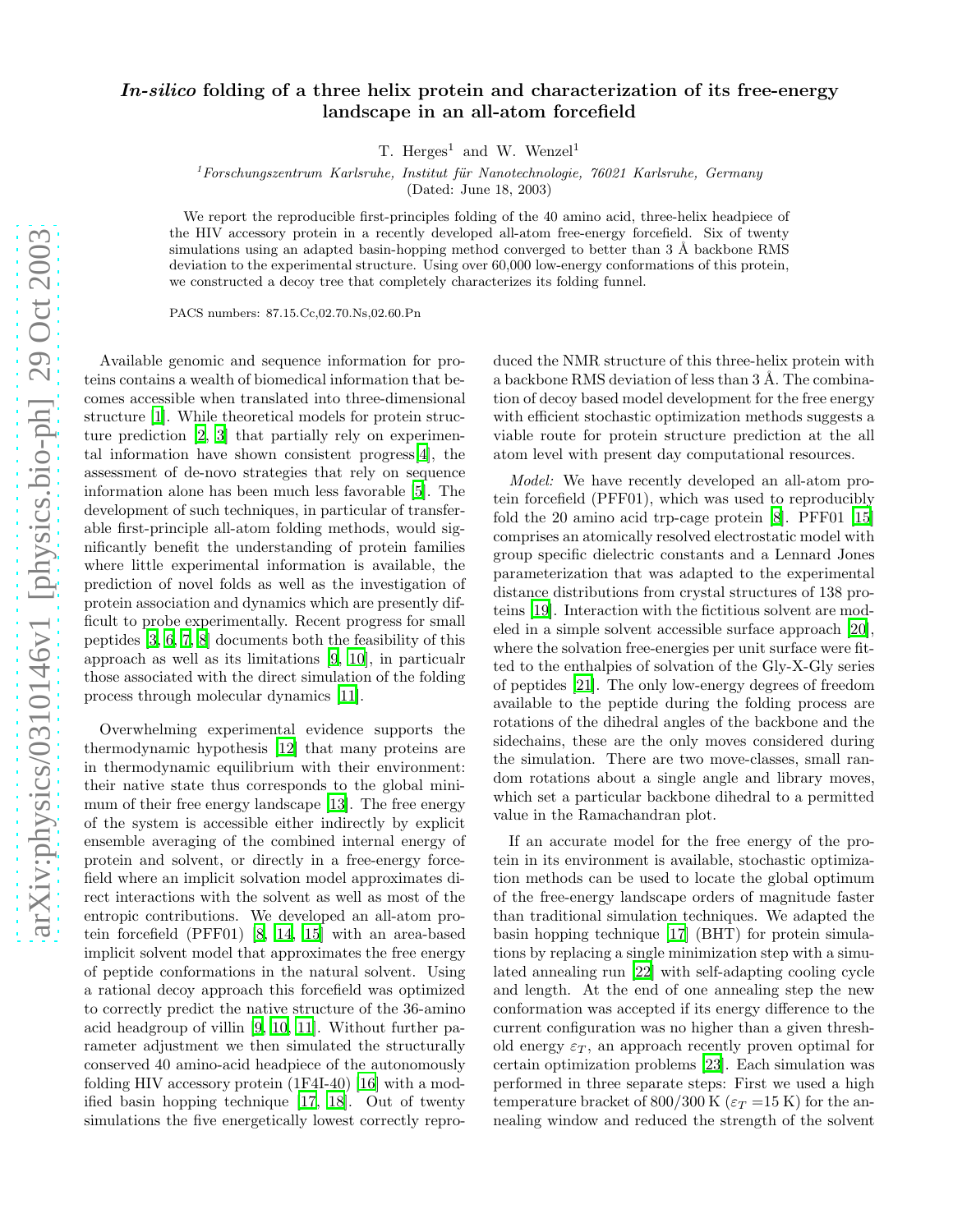|                  | Name RMSB | Energy          | Secondary Structure Content                     |
|------------------|-----------|-----------------|-------------------------------------------------|
| N                | 0.00      |                 | ccHHHHHHHHHclcbHHHHHHHHHHclcccHHHHHHHHHc        |
| D <sub>01</sub>  |           | 2.34 - 119.54   | снининининини съснинининининининининини         |
| D <sub>02</sub>  | 2.41      | $-117.52$       | снининининини съннинининининининининини         |
| D <sub>0.3</sub> |           | $2.76 - 116.25$ | снининининини съннинининининининининини         |
| D <sub>04</sub>  |           | $2.40 - 115.85$ | снининининини орининининининыныныныны с         |
| D <sub>05</sub>  | 2.43      | $-114.67$       | сНННННННННН1 сЪННННННННННСЪНННННННННННС         |
| D <sub>06</sub>  | 6.48      | $-114.06$       |                                                 |
| D <sub>07</sub>  |           | 2.571-113.65    | снининининини орсининининининыныныныны с        |
| D <sub>08</sub>  | 4.61      | $-107.72$       | cHHHHHHHHHcclccHHHHHHHHHHHHHLclHHHHHHHHc        |
| D <sub>09</sub>  | 4.14      | $-106.29$       | сНННННННННННсЪсЪНННННННННЫЪЪ1 сННННННННННН      |
| D10              |           | 5.921-103.88    | <b>СНННННННННН1СНННННННННоСЪСС1ЬННННННННННС</b> |

<span id="page-1-0"></span>TABLE I: Table of the 10 lowest energy decoys (of 20, remainder available by request from the authors) with backbone RMS deviation to the NMR structure and secondary structure content. The first row designates the secondary structure content of the NMR structure.

terms in the forcefield by 20%. The second step started from the final configurations of the first run, used the same annealing window but the full solvent interactions. In the third step the resulting structures were further annealed in a low temperature bracket of 600/3 K ( $\varepsilon_T$ =1K). Within each annealing run the temperature was geometrically decreased, also the number of steps per annealing run was gradually increased to ensure better convergence. In total each simulation comprised  $10^7$  energy evaluations with a computational effort roughly corresponding to a 10 ns MD simulation (in vacuum with 1 fs timestep). After this time no significant energy fluctuations occurred in the simulations, indicating that each had settled into a metastable configuration.

Results: Using PFF01 we performed 20 independent modified basin hopping simulations of the structurally conserved 40 amino-acid headpiece of the HIV accessory protein (pdb-code 1F4I, sequence: QEKEAIERLK AL-GFEESLVI QAYFACEKNE NLAANFLLSQ). The best structures found in each run were ranked according to their energy and the backbone RMS deviation (RMSB) to the NMR structure was computed. Table [\(I\)](#page-1-0) demonstrates that the five lowest structures had to good accuracy converged to the NMR structure of the protein. The first non-native decoy appears in position six, with an energy deviation of 5 kcal/mol (in our model) and a significant RMSB deviation. The table demonstrates that all low-energy structures have essentially the same secondary structure, i.e. position and length of the helices are always correctly predicted, even if the protein did not fold correctly. The degree of secondary structure content and similarity decreases for the decoys with higher energy (data not shown) in good correlation with their energy. From the standpoint of the optimization approach (but not necessarily for the physical folding scenario) this suggests that successful folding requires the formation of the

correct secondary structure content as a prerequisite.

The good agreement between the folded and the experimental structure is also evident from Figure [\(1\)](#page-1-1), which shows the secondary structure alignment of the native and the folded conformations. The good physical alignment of the helices illustrates the importance of hydrophobic contacts to correctly fold this protein. An independent measure to assess the quality of these contacts is to compare the  $C_\beta$ - $C_\beta$  distances (which correspond to the NOE constraints of the NMR experiments that determine tertiary structure) in the folded structure

<span id="page-1-1"></span>

FIG. 1: Overlay of the secondary structure elements of the native configuration and the folded structure of 1F4I-40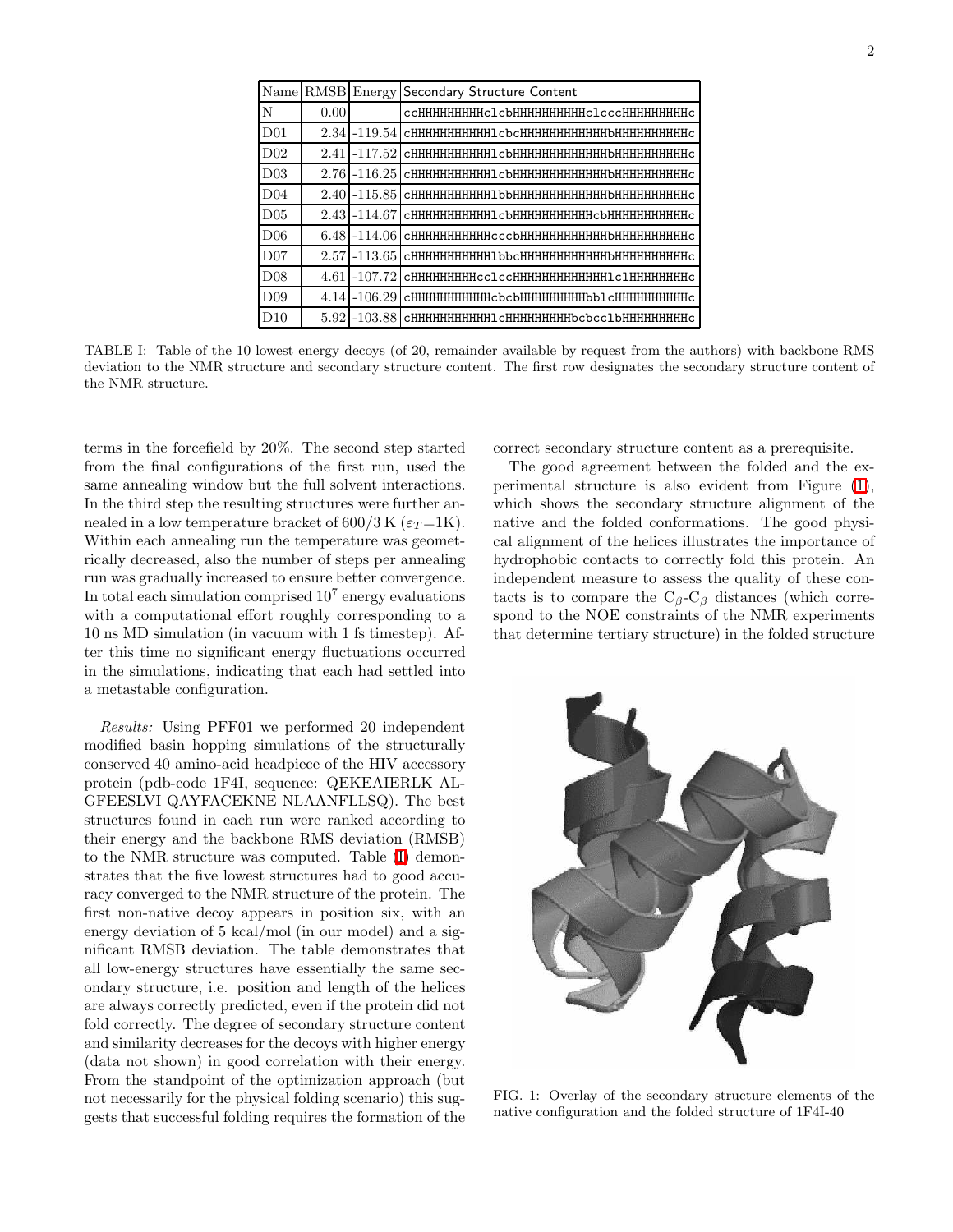

FIG. 2: Color coded  $C_\beta$ - $C_\beta$  distance error map for the folded structure 1F4I in comparison to the NMR structure. Each square encodes the deviation between the  $C_\beta$ - $C_\beta$  distance of two amino acids in the NMR to the  $C\beta$ -C $\beta$  distance of the same amino acids in folded structure. Black (grey) squares indicate a deviation of less than 1.50 Å  $(2.25 \text{ Å})$ . White squares indicate large deviations.

<span id="page-2-0"></span>to those of the native structure. The color coded  $C_\beta$ - $C_\beta$ distance in Figure [\(2\)](#page-2-0) demonstrates a 66 % (80 %) coincidence of the  $C_\beta$ - $C_\beta$  distance distances to within one (1.5) standard deviations of the experimental resolution. The dark diagonal block indicate intra-helical contacts, which are, perhaps not too surprisingly, resolved to very good accuracy. The off-diagonal dark blocks, however, indicate that also a large fraction of long range native contacts is reproduced correctly.

Starting from intermediate structures of the folding simulations we generated over 60,000 low-energy conformations (decoys). Decoys with a root mean square deviation of the backbone (RMSB) deviation of less than 3 Å were grouped into families with free energy brackets of 2 kcal/mol. We then resolved the topological hierarchy<sup>[18]</sup>, [24\]](#page-4-4) of the associated potential energy surface through the construction of a decoy tree (Figure [\(3\)](#page-2-1)) that illustrates the low-energy structure of the free energy surface. Beginning from the best conformation, we draw a vertical line for each decoy family in this window. Moving upward in energy the number of decoys in each family grows almost exponentially in the low energy region which we can resolve well. As a result the diversity of each family grows until different families unite. Family membership is associative, i.e. as soon as two decoys in different branches have an RMSB deviation of less than 3 A, all members of both families belong to one superfamily. Pictorially this representation results in an inverted tree-like structure that characterizes the topology of the metastable states of the free energy surface.

Trees with very short stems and many low-energy branches are characteristic of glassy potential energy surfaces, which are associated with Levinthals paradox [\[25](#page-4-5), [26](#page-4-6)] in the context of protein folding. Well structured trees with few terminal branches suggest the existence of a folding funnel [\[13](#page-3-12)], consistent with the "new" paradigm for protein folding [\[27\]](#page-4-7). From this perspective the structure in Figure [\(3\)](#page-2-1) this tree is indicative of the existence of a very broad folding funnel [\[13\]](#page-3-12) with pronounced competing secondary metastable conformations, which are depicted as the non-native terminal minima of the tree. The discretization of the energy axis in intervals of 2 kcal/mol starting from the native conformation results in a smoothing of the free-energy surface. Each line in the figure corresponds to a family containing hundreds tothousands of structures, which are all associated with the same low-lying metastable conformation (the terminal point of the branch). Simulations trapped in such a metastable state must overcome a potential energy barrier of the order of the energy difference to the next highest branching point of the tree to visit another structure. The branching points of the tree were constructed only from structures of the decoy set and not through independent transition state search among the terminal structures. In addition, main-chain entropy is neglected in this analysis, which results in an overestimation of the barrier. Further investigations to more accurately determine the transition states are presently under way.

The lowest competing terminal branch (branch C), associated with decoy D06 in Table [\(I\)](#page-1-0), is less than 5 kcal/mol above the best native decoy. Decoy D06 has comparable energy to competing decoys but much larger RMSB deviation and has few long-range native contacts. This structure (see Figure [\(4\)](#page-3-19)) has also three helices of comparable length and sequence location, but differs from the native structure in the relative alignment of the



<span id="page-2-1"></span>FIG. 3: Decoy tree of the low energy configurations of the 40 amino acid headpiece of th HIV accessory protein. The horizontal axis depicts the total energy the chart on the right the total number of decoys in the primary and secondary funnels.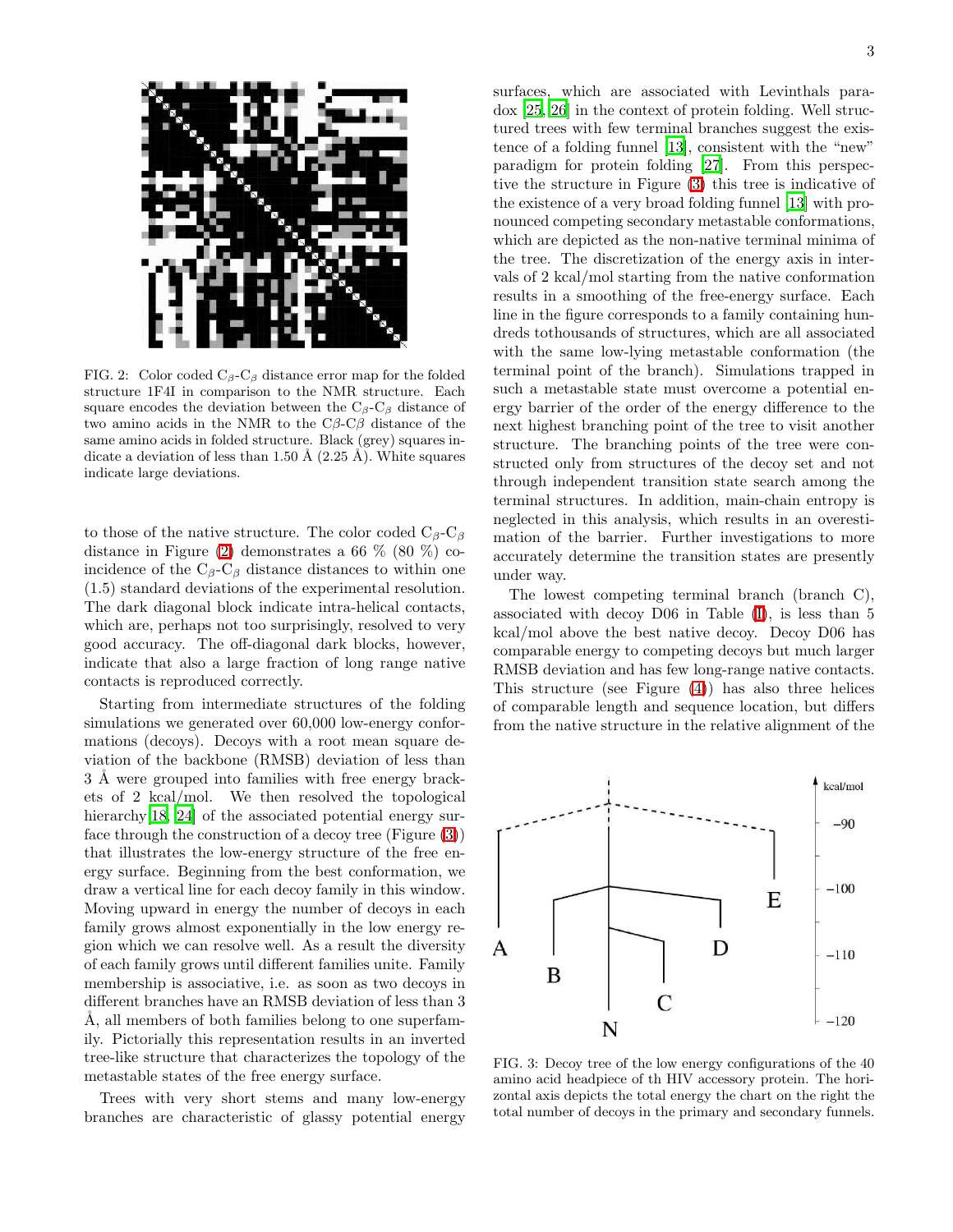

FIG. 4: Overlays of the secondary structure elements of the native (green) configuration and the lowest misfolded decoy (red) of 1F4I.

<span id="page-3-19"></span>helices with respect to each. The RMSB deviation of the low-lying terminal structures to the NMR structures is large (i.e. comparable with the RMSB deviation to unfolded structures), indicating that conserved secondary structure elements, rather than distance constraints characterize the folding funnel. The low lying local minima are thus characterized by varying spatial arrangements of similar secondary structure elements, a property that is ill represented by either RMSB deviation or the number of native contacts.

Discussion: With this work we have demonstrated that accurate free-energy forcefields can predict the native structure of proteins with nontrivial tertiary structure with present day computational resources. This result represents an in-silico realization of the thirty year-old thermodynamic hypothesis that proteins are in thermodynamic equilibrium with the environment under physiological conditions [\[12\]](#page-3-11). Under this hypothesis, the native structure of the protein can be predicted using stochastic optimization methods orders of magnitude faster than by direct simulation. Our results demonstrate that the important influence of the solvent can be modeled with a relatively simple solvent accessible surface approach.

The analysis of the free energy surface supports the funnel paradigm of protein folding for a nontrivial protein with a significantly larger hydrophobic core than was previously possible. The relatively small number of terminal branches of the decoy tree offers the first glimpse on the experimentally inaccesible structure of the folding funnel. It suggest the exsitence of a broad folding funnel with well defined secondary metastable states which may constitute important folding intermediates. The free energy optimization approach used here permitted the characterization of these low-lying states, which surprisingly share very similar secondary structure with the native configurations. Investigations of other proteins must show, whether this pattern persist also for other proteins.

It should be noted that the success of the optimization approach depends strongly on the ability of the optimization technique to differentiate between the low-lying minima of the FES in a realistic forcefield. The performance of optimization methods is often strongly problem dependent, but with 1F4I, 1VII and 1L2Y three nontrivial model systems exist on which different optimization methods can be evaluated. The decoy sets generated and insights regarding low-lying metastable states can also serve as a test-bed for the development of coarse-grained protein models. PFF01 is presently be validated for other peptides and proteins and rationally evolved to correctly predict the structure of larger fold families.

Acknowledgment: We are grateful to S. Gregurick, J. Moult and J. Pedersen for discussions and portions of the code used in these simulations. This work was supported by the Deutsche Forschungsgemeinschaft, the Bode Foundation and the BMWF.

- <span id="page-3-0"></span>[1] D. Baker and A. Sali, Science **294**, 93 (2001).
- <span id="page-3-1"></span>[2] J. Schonbrunn, W. J. Wedemeyer, and D. Baker, Curr. Op. Struc. Biol. 12, 348 (2002).
- <span id="page-3-2"></span>[3] A. Liwo, P. Arlukowicz, C. Czaplewski, S. Oldizeij, J. Pillardy, and H. Scheraga, Proc. Natl. Acad. ¡Sci.(USA) 99, 1937 (2002).
- <span id="page-3-3"></span>[4] J. Moult, K. Fidelis, A. Zemia, and T. Hubbard, Proteins 45, 2 (2001).
- <span id="page-3-4"></span>[5] R. Bonneau, J. Tsui, I. Ruczinski, D. Chivian, C. M. E. Strauss, and D. Baker, Proteins 45, 119 (2001).
- <span id="page-3-5"></span>[6] C. D. Snow, H. Nguyen, V. S. Panda, and M. Gruebele, Nature 420, 102 (2002).
- <span id="page-3-6"></span>[7] C. Simmerling, B. Strockbine, and A. Roitberg, J. Am. Chem. Soc. 124, 11258 (2002).
- <span id="page-3-7"></span>[8] A. Schug, T. Herges, and W. Wenzel, Phys. Rev. Letters 91, 158102 (2003).
- [9] H. Hansmann, Phys. Rev. Letters 88, 068105 (2002).
- <span id="page-3-9"></span><span id="page-3-8"></span>[10] C. Lin, C. Hu, and U. Hansmann, Proteins 53, 436 (2003).
- <span id="page-3-10"></span>[11] Y. Duan and P. A. Kollman, Science **282**, 740 (1998).
- <span id="page-3-12"></span><span id="page-3-11"></span>[12] C. B. Anfinsen, Science 181, 223 (1973).
- [13] J. N. Onuchic, Z. Luthey-Schulten, and P. G. Wolynes, Annu. Rev. Phys. Chem. 48, 545 (1997).
- <span id="page-3-13"></span>[14] A. Schug, H. Merlitz, and W. Wenzel, Nanotechnology 14, 1161 (2003).
- <span id="page-3-14"></span>[15] T. Herges and W. Wenzel, Development of an all-atom forcefield for teriatry structure prediction of helical proteins, (submitted).
- <span id="page-3-15"></span>[16] E. S. Withers-Ward, T. Mueller, I. Chen, and J. Feigon, Biochemistry 39, 14103 (2000), 1F4I.
- <span id="page-3-16"></span>[17] A. Nayeem, J. Vila, and H. Scheraga, J. Comp. Chem. 12(5), 594 (1991).
- <span id="page-3-17"></span>[18] J. P. Doyle and D. Wales, J.Chem.Phys. 105, 8428 (1996).
- <span id="page-3-18"></span>[19] R. Abagyan and M. Totrov, J. Molec. Biol. 235, 983